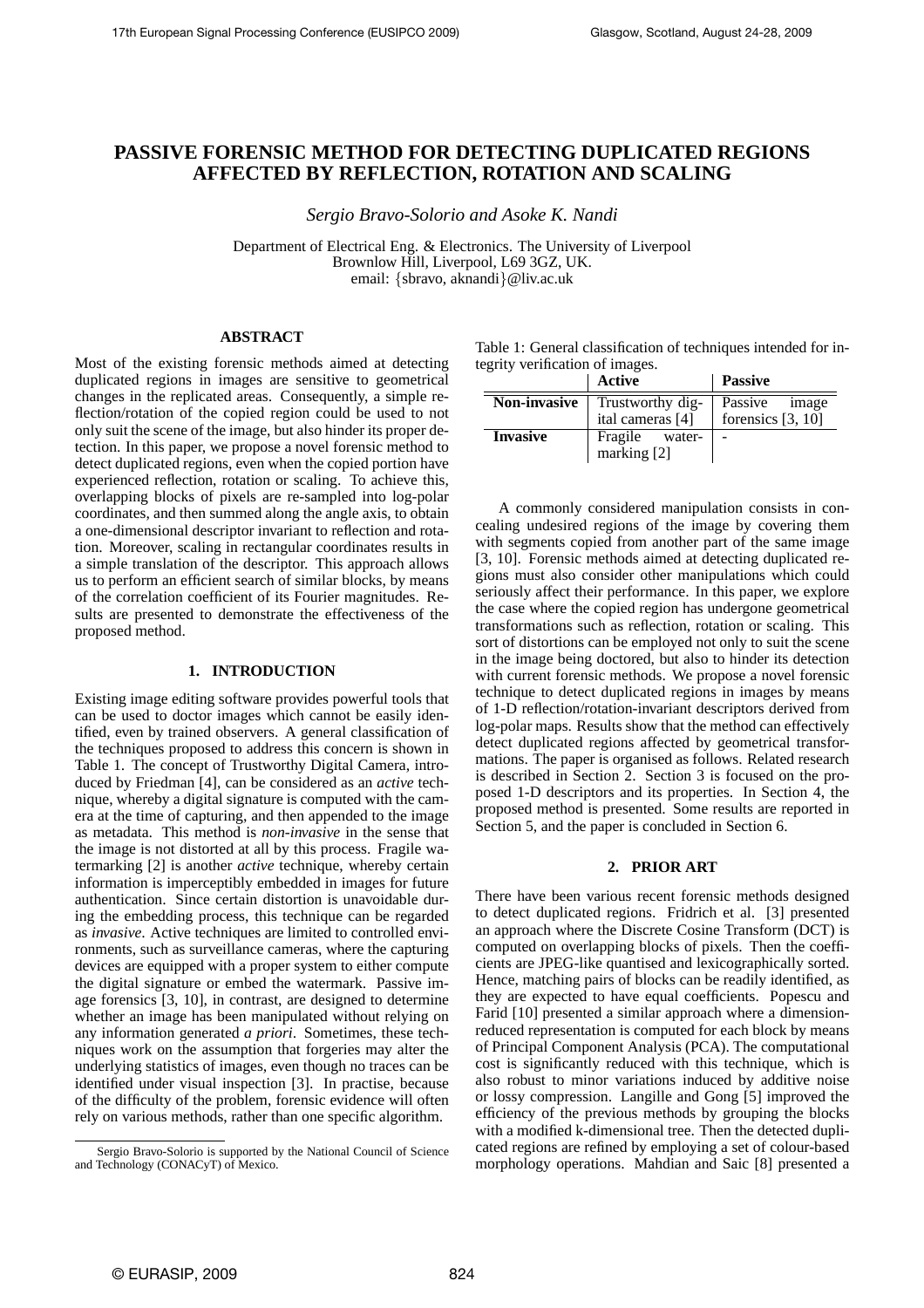method based on blur moment invariants, where duplicated regions can be identified even after blur degradation, additive noise, or changes in contrast. In the method presented by Myna et al. [9], the Discrete Wavelet Transform (DWT) is firstly computed over the input image. Overlapping blocks of wavelet coefficients in the coarser sub-band of the lower resolution level are mapped to log-polar coordinates. The resulting blocks are lexicographically sorted and analysed to identify similar pairs. The formed pairs are iteratively compared in subsequent resolution levels, and discarded when the similarity criterion is not fulfilled. Results show that the algorithm is capable of detecting duplicated regions even after undergoing certain rotation. However, the lack of detail in the coarser sub-band in the lower resolution level can significantly increase the correlation between blocks, rising thus the number of blocks that must be analysed in subsequent resolution levels. This can significantly affect the computational cost, since the blocks size must be doubled for every resolution level.

### **3. SOLVING REFLECTION, ROTATION AND SCALING**

To cope with reflection, rotation and scaling, blocks of pixels are mapped to 1-D descriptors resulting of summing the pixels in their log-polar representation along the angle axis. This approach was inspired by the watermarking technique in [6], which was designed to overcome the synchronisation problems caused by rotation, scaling and translation. In that case, 1-D descriptors were computed by summing a log-polar map along the log-radius axis.

#### **3.1 Computing the 1-D descriptors**

Consider the point  $(x, y) \in \mathbb{R}^2$ , which can be written using (natural) log-polar coordinates,

$$
x = e^{\rho} \cos \theta , \qquad (1)
$$
  

$$
y = e^{\rho} \sin \theta ,
$$

where  $\rho \in \mathbb{R}$  and  $0 \le \theta < 2\pi$ . Let  $(x', y')$  denote the coordinates of a reflected, rotated and scaled point, i.e.,

$$
x' = \mu(x\cos\varphi + y\sin\varphi) ,
$$
  
\n
$$
y' = \mu(x\sin\varphi - y\cos\varphi) ,
$$
 (2)

where  $\varphi$  and  $\mu$  are the parameters of rotation and scaling, respectively. Rewriting (2) in log-polar form we get,

$$
x' = e^{(\rho + \log \mu)} \cos(\varphi - \theta) ,
$$
  
\n
$$
y' = e^{(\rho + \log \mu)} \sin(\varphi - \theta) .
$$
\n(3)

Observe that scaling in rectangular coordinates results in a simple translation of the log-polar map. Consider a block of pixels<sup>1</sup>  $B_i(x, y)$  and its log-polar representation  $B_i(\rho, \theta)$ . We can define a 1-D descriptor  $\vec{v}_i$  as

$$
\vec{v}_i(\rho) = \sum_{\theta} B_i(\rho, \theta) \quad . \tag{4}
$$

A reflected, rotated and scaled version of  $B_i$  can be expressed in log-polar coordinates as  $B'_i(\rho, \theta) = B_i(\rho + \theta)$  $\log \mu, \varphi - \theta$ ). Computing a descriptor for this block, we get

$$
\vec{v}_i'(\rho) = \sum_{\theta} B'_i(\rho, \theta) , \qquad (5)
$$

$$
=\sum_{\hat{\theta}}B_i(\rho+\log\mu,\hat{\theta})\quad ,\qquad \qquad (6)
$$

where  $\hat{\theta} = (\varphi - \theta)$ . Since cosines and sines are periodic functions, and we consider a whole period, and the change in  $\hat{\theta}$  is linear, it follows that we can re-write (6) as,

$$
\vec{v}_i'(\rho) = \sum_{\theta} B(\rho + \log \mu, \theta) \quad . \tag{7}
$$

Hence, both descriptors are invariant to both reflection and rotation, i.e.  $\vec{v}_i(\rho) = \vec{v}_i'(\rho)$ , when  $B'_i$  is a mirrored and/or rotated version of  $B_i$ . Furthermore,  $\vec{v}_i(\rho) = \vec{v}_i'(\rho - \log \mu)$ , when  $B'_i$  is a scaled version of  $B_i$  by a factor  $\mu$ . In discrete signals though, we must consider loss due to interpolation and round-off errors. Thus, because of the well-known translation properties of the Fourier transform [1], the Fourier magnitude of both descriptors are expected to be very closely correlated to each other, i.e.,

$$
c(\vec{V}_i, \vec{V}_i') = \frac{\vec{V}_i^T \vec{V}_i'}{\sqrt{(\vec{V}_i^T \vec{V}_i)(\vec{V}_i^T \vec{V}_i')}} \approx 1 , \qquad (8)
$$

where *c* is the correlation coefficient,  $\vec{V}_i$  and  $\vec{V}_i'$  are the Fourier magnitudes of  $\vec{v}_i$  and  $\vec{v}_i'$ , respectively.

### **3.2 Advantages of 1-D descriptors**

Compared to complete log-polar maps, the main benefits of 1-D descriptors are,

- 1. *Reflection -* The detection of mirrored duplicated blocks is simplified by 1-D descriptors. Reflecting an image results in a flip of its log-polar map.
- 2. *Memory -* Since every single block will be compared with several blocks, it is a good idea to form an array with the descriptor corresponding to each block, before the search stage. Thus, instead of storing a complete  $m_\rho \times n_\theta$  logpolar map for every block, we only need to store a vector of length *m*ρ.
- 3. *Computational cost -* The calculation of the proposed descriptors involves the same computational cost as the complete log-polar map. Nonetheless, the computational cost of whole algorithm significantly drops, as we only need to compute the Fast Fourier Transform (FFT) of vectors, whose complexity is known to be  $O(m_0 \log m_0)$ , instead of computing the FFT of log-polar maps, whose complexity would be  $O((m_p n_{\theta}) \log(m_p n_{\theta}))$ .

#### **4. PROPOSED ALGORITHM**

Consider a colour image *X*, of size  $m_X \times n_X$ , which is tiled as blocks of pixels selected by sliding, pixel by pixel, a window of size  $q \times q$ , from the top-left corner to the bottom-right corner, in a raster-scan order. Let *A<sup>i</sup>* denote the *i*-th block of pixels -for  $i = 1, \ldots, (m_X - q + 1)(n_X - q + 1)$ . The proposed

<sup>&</sup>lt;sup>1</sup>The index *i* is merely included for the sake of consistency in the notation employed in the subsequent section.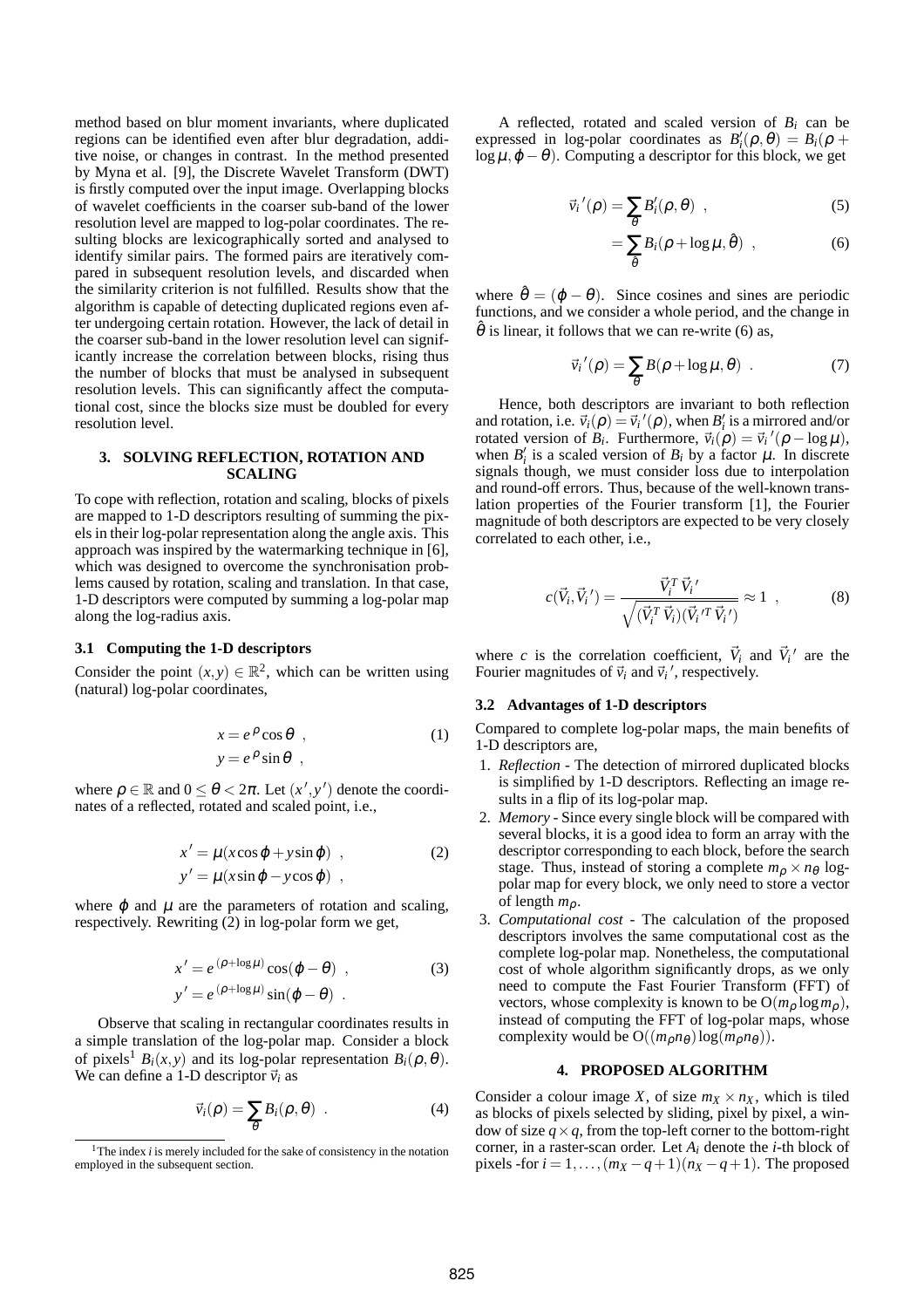method is comprised of three general stages, namely block sorting, search, and refinement. The algorithm is detailed below:

1: The blocks are sorted to reduce the computational cost of the search stage. The centre of each block  $A_i$  will be the centre of a disk of diameter *q*. Let  $f_{1i}$ ,  $f_{2i}$ , and  $f_{3i}$  be the average of the red, blue and green colour components<sup>2</sup>, respectively, of the pixels within the disc. Additionally, the luminance of the pixels within the disc is computed as  $Y = 0.2126r + 0.7152g + 0.0722b$ , where r, g, and b are components of red, green and blue, respectively. Then the entropy is calculated as,

$$
f_{4_i} = -\sum_k p_k \log_2 p_k ,
$$

where  $p_k$  is the probability of each luminance value in the disc. To reduce the occurrence of false matches, blocks where the computed entropy is lower than a predefined threshold  $e_{\text{min}}$  are discarded. Then a list  $\tilde{L}$  is formed with the tuple of features  $(f_{1_i}, f_{2_i}, f_{3_i}, f_{4_i})$  corresponding to the remaining blocks.

2: Let us define  $\hat{L}$  as the result of lexicographically sorting the list *L*. Additionally, let  $B_i$  be the *i*-th block of pixels in  $\hat{L}$ , and the tuple  $(x_i, y_i)$  be the coordinates (the upperleft corner) of  $B_i$  in the image  $X$ .

A descriptor  $\vec{v}_i$  is computed for every  $B_i$  by (4), and its Fourier magnitude  $\vec{V}_i$  is calculated. Then, the correlation coefficient  $c_{ij} = c(\vec{V}_i, \vec{V}_j)$  is computed, for every  $j > i$ that satisfies the three following conditions:

a) 
$$
d_{ij} > \tau_d
$$
,  
\nb)  $(f_{k_i} - \tau_a) \le f_{k_j} \le (f_{k_i} + \tau_a)$ , for  $k = 1, 2, 3$ ,  
\nc)  $(f_{4_i} - \tau_e) \le f_{4_j} \le (f_{4_i} + \tau_e)$ ,

where  $d_{ij} = \sqrt{(x_i - x_j)^2 + (y_i - y_j)^2}$ , and  $\tau_d$ ,  $\tau_a$ ,  $\tau_e$  are predefined thresholds. Note that, since  $\hat{L}$  is sorted, the comparisons for  $\vec{V}_i$  can stop once a descriptor  $\vec{V}_u$  is reached, such that  $f_{1u} > (f_{1i} + \tau_a)$ . Let us assume that  $c_{ir}$ was the higher correlation coefficient computed for  $\vec{V}_i$ . If  $c_{ir} > \tau_{sim}$ , a tuple  $(x\delta_{ir}, y\delta_{ir}, x_i, y_i, x_r, y_r)$  is appended to a list *Q*, where  $_x \delta_{ir} = |x_i - x_r|$  and  $_y \delta_{ir} = |y_i - y_r|$  are the offsets of the two pairs of coordinates.

3: The list *Q* is sorted in accordance with the offsets to form a new list  $\hat{Q}$ . Then,  $\hat{Q}$  is scanned to identify clusters with similar -i.e. not necessarily equal- offsets. Finally, a bitmap is encoded with the clusters that contain more blocks than a predefined threshold  $\tau_{num}$ .

#### **5. RESULTS**

Before proceeding with the experiments, we will briefly describe the set-up of the system.

### **5.1 Parameters set-up**

In our experiments, the blocks-size was set to  $16 \times 16$ , and the length of the 1-D descriptor computed for each block was set to 8. We have empirically found that such a configuration allows us to maintain a reasonable balance between the appearance of false matches and the capacity of the system



Figure 1: Distortion caused by rotation in the average of the red channel and the entropy.

to detect small duplicated regions. Additionally, we set the threshold  $\tau_d$  to 32, to avoid matches of blocks in a very close proximity to each other.

To determine the thresholds  $\tau_a$  and  $\tau_e$ , required in the search stage, we formulated an experiment with the standard images: Lena, Peppers, F-16 and Baboon. As in the proposed algorithm, the images were tiled in blocks by sliding a window of size  $16 \times 16$ , from the upper-left corner to the lower-right corner in raster scan order. Each block was translated<sup>3</sup> a random amount within the range  $[-0.5, 0.5]$ , in a random direction, and subsequently rotated  $\dot{5}^\circ$ . We applied a mask to extract a disk of diameter 16 from both the original and the rotated blocks, and computed the difference between the average of the three colour channels and the entropy of the luminance channel (see stage 1 in the algorithm in Section 4). The experiment was repeated for different rotations, namely 15°,  $30^\circ$ ,  $45^\circ$ ,  $60^\circ$ ,  $75^\circ$ ,  $85^\circ$  and  $90^\circ$ . We gathered these results, calculated their mean and their standard deviation. For the sake of brevity, we only present the graphs obtained for the red channel and the entropy in Figs. 1(a) and 1(b), respectively. We found that the distortion induced in the average value of the three channels, in 99.8% of blocks, was in the range  $[-1,1]$ . Besides, the distortion induced in the entropy, in 96.6% of the blocks, was in the range  $[-0.3, 0.3]$ .

<sup>&</sup>lt;sup>2</sup>Luo *et al.* [7] used the average of the colour channels and showed that such features are not significantly modified by JPEG compression or Gaussian blurring.

<sup>&</sup>lt;sup>3</sup>The translation was necessary to reproduce a typical situation when the centre of rotation is not the exact centre of the block being analysed.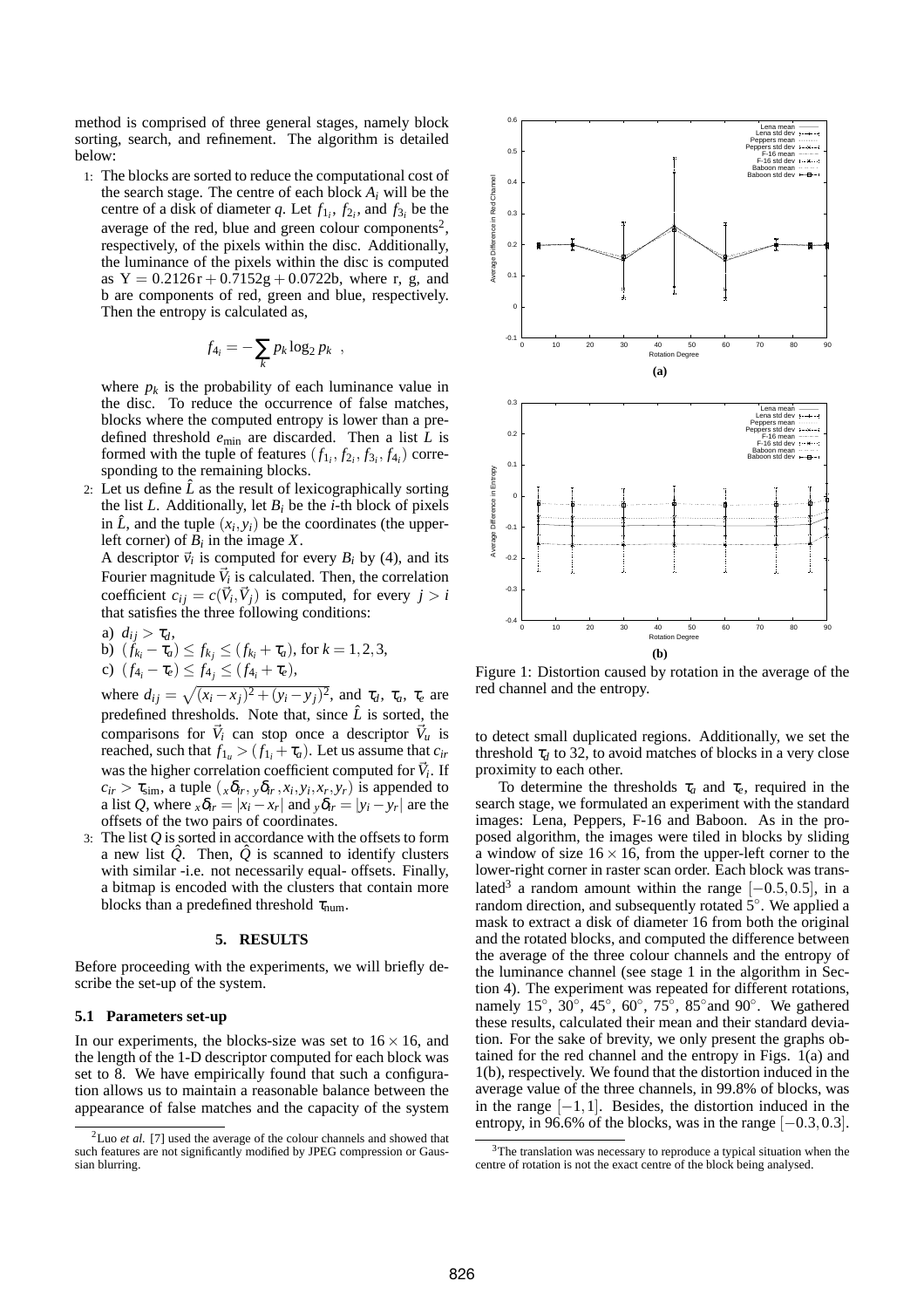A similar experiment was formulated for different scaling factors, from 0.8 to 1.15 with increments of 0.05. We found that the distortion experienced by the average of the three colour channels is in the range  $[-1,1]$  in 18% of the blocks. Moreover, in 94% of the blocks, the distortion induced in the entropy was in the range  $[-0.3, 0.3]$ . We decided to set the thresholds  $\tau_a$  and  $\tau_e$  to 1.0 and 0.3, respectively, to maintain a low computational cost, at the expense of reducing the capacity of detecting changes in scaling.

To define the threshold  $\tau_{sim}$ , we performed a similar experiment, but, instead of computing the features, we calculated the correlation coefficient between the Fourier magnitude of the descriptors extracted from the original and the distorted blocks. The threshold  $\tau_{sim}$  was set to 0.99985, as the correlation coefficient calculated from 98.2% of the blocks fell above this value.

#### **5.2 Example forgeries**

To show the capability of our method to detect duplicated regions affected reflection, rotation or scaling, we used the test images, shown in Figs. 2(a)-2(d), to create four different forgeries.

- A segment of the image in Fig. 2(a) was copied, without applying any further distortion, to conceal the woman near the centre, and get the forgery in Fig. 2(e).
- An horizontally flipped region of the Leaves image, in Fig. 2(b), was used to conceal the tree by the upper-right corner. The forgery is shown in Fig. 2(f).
- The person on the cliff, in Fig.  $2(c)$ , was covered by a 30◦ rotated portion of the rocks in the opposite side, to get the forgery in Fig. 2(g).
- A copy of the cow, in Fig. 2(d), was scaled 95% of its original size and superimposed in the left part to cover the other animals in the scene to get Fig. 2(h).

Let  $E$  be the bitmap map encoded by our system, and *G* be the ground truth, which shows the exact duplicated regions. The accuracy  $\alpha$  of our results, and the false positives  $\varepsilon$  (regions mistakenly detected as duplicates), will be given by,

$$
\alpha = \frac{E \cap G}{G}
$$
, and,  $\varepsilon = \frac{E \cup G}{G} - 1$ ,

where the ideal detection would give  $\alpha = 1$  and  $\varepsilon = 0$ .

The results can be visually inspected in Figs. 2(i)-2(l), where the retrieved bitmaps are compared with their respective ground truth. The darker grey areas depict the duplicated regions that were successfully detected, the black areas illustrate undetected duplicated regions, and the white areas show the parts that were mistakenly deemed duplicates. The measures of accuracy and the false positive are summarised in Table 2. The system managed to detect the four forgeries successfully. As expected though, the best results were obtained from the Beach and the Leaves forgeries, as the copied blocks suffered no loss due to interpolation and round-off errors.

### **5.3 Further tests**

We selected three images with particular characteristics. Figure 3(a) depicts a building with many symmetrical structures, which are expected to increase the false positives. An image with large textured regions is shown in Fig. 3(b). And Fig.

Table 2: Results obtained from the example forgeries. **Image**  $\vert$  **Accuracy** ( $\alpha$ )  $\vert$  **False positives** ( $\varepsilon$ )

| ппаgе         | Accuracy $(u)$ | raise positives $(\varepsilon)$ |
|---------------|----------------|---------------------------------|
| Beach         | 1.0            | 0.21                            |
| <b>Leaves</b> | 0.86           | 0.0                             |
| <b>Clif</b>   | 0.63           | 0.21                            |
| Cow           | 0.49           | 0.04                            |
|               |                |                                 |

3(c) depicts an image with large obscure regions, which are also expected to pose a challenge to the proposed method. A randomly chosen block of size  $52 \times 52$  was subjected to a geometrical distortion before being superimposed in another random location within the same image. From each test image, we formed four forgeries, each one involving a different distortion, namely, reflection, random rotation, random scaling, or no distortion at all (for comparison purposes). Results are summarised in Table 3. In all the cases, the duplicated regions were successfully detected in the Building image, in Fig. 3(a), and the symmetrical structures did not increased the false positives. The copied region was properly detected in the House image, in Fig. 3(b), except for the scaling test. Unexpectedly though, some regions by the building in the rear part were mistakenly deemed duplicates. The duplicated areas were successfully detected in the River image, in Fig. 3(c), in all the cases. Nonetheless, as expected, some regions in the bottom-left part were mistakenly deemed duplicates.

Table 3: Results obtained after applying different distortions to the duplicated region.

|                   |                             | <b>Images</b>   |              |              |
|-------------------|-----------------------------|-----------------|--------------|--------------|
| <b>Distortion</b> | <b>Measure</b>              | <b>Building</b> | <b>House</b> | <b>River</b> |
| Move              | Accuracy $(\alpha)$         | 0.99            | 0.99         | 0.85         |
|                   | F. positive $(\varepsilon)$ | 0.20            | 0.08         | 2.15         |
| Reflection        | Accuracy $(\alpha)$         | 0.53            | 0.92         | 0.78         |
|                   | F. positive $(\varepsilon)$ | 0.01            | 0.04         | 2.10         |
| Rotation          | Accuracy $(\alpha)$         | 0.29            | 0.44         | 0.51         |
|                   | F. positive $(\varepsilon)$ | 0.01            | 0.53         | 1.94         |
| Scaling           | Accuracy $(\alpha)$         | 0.22            | 0.0          | 0.95         |
|                   | F. positive $(\varepsilon)$ | 0.20            | 0.50         | 2.57         |

#### **6. CONCLUSIVE REMARKS**

We have presented a forensic method to detect duplicated regions, even when the copied portion has experienced geometrical distortions such as reflection, rotation or scaling. The log-polar representation of a block of pixel is summed along its angle axis, to get a 1-D descriptor invariant to reflection and rotation. Reported results show the effectiveness of the proposed approach. Further work involves improving the last refinement stage to increase the accuracy and decrease the false positives. Moreover, we plan to exhaustively test the method in different images with several distortions, including combinations of the previous geometrical transformations, JPEG compression, additive noise and Gaussian blurring. Results are expected to be reported soon in a future publication.